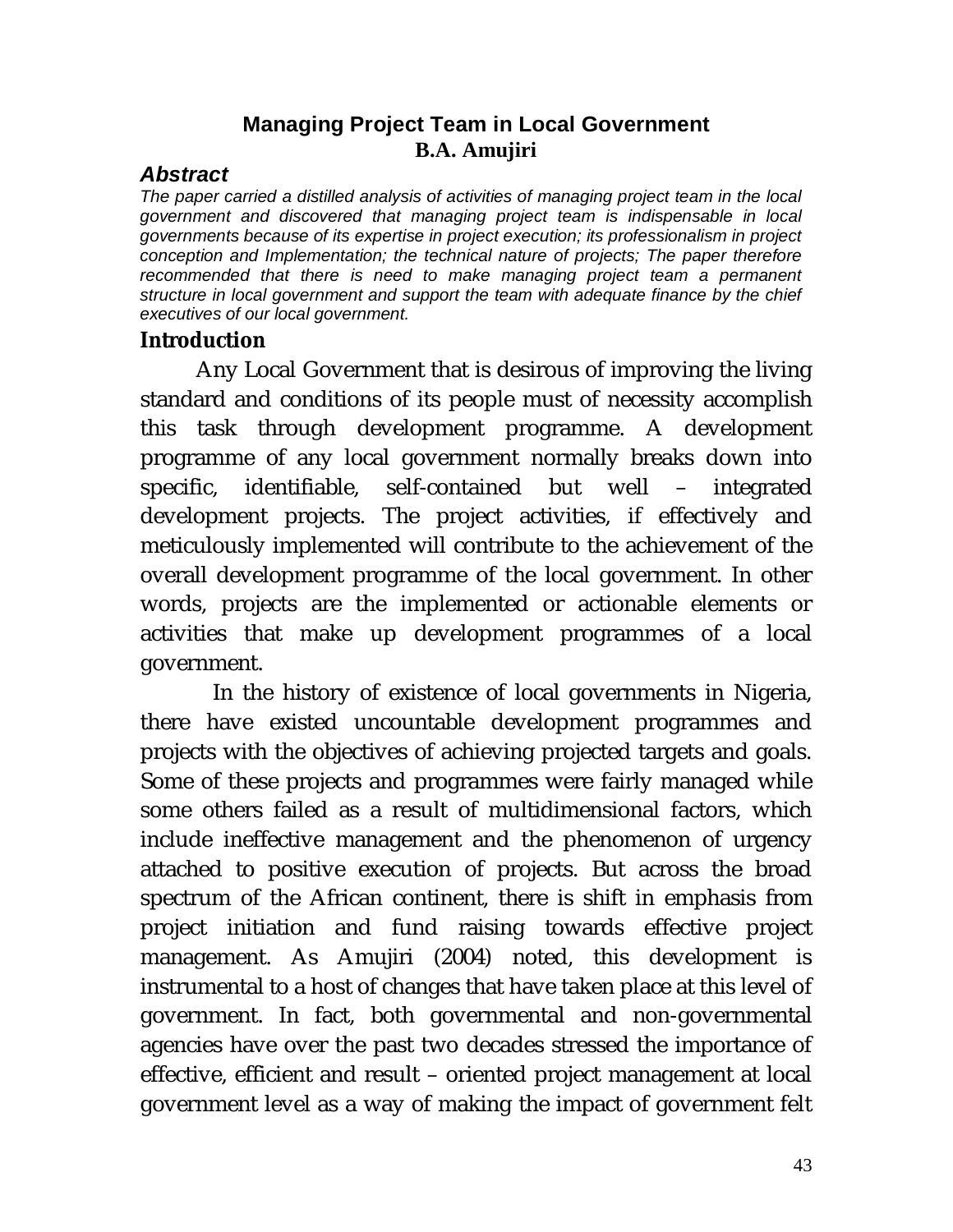at the grassroots. Indeed, given the fact that most rural areas lack the basic social services needed for meaningful existence, the task of fashioning appropriate strategy for maintaining the available ones becomes a development out of necessity.

This paper therefore, is an attempt to briefly engage in the discourse of managing the project team of local government in order to translate projects into reality. In addressing the above, the paper tends to raise the following questions.

- 1. What does the terms: project, programmes, project management and managing project team means?
- 2. what does managing a project team require?
- 3. of what relevance is effective project team management to the success or otherwise of development projects in local government?
- *4.* what are the challenges facing managing project team?

# *Conceptual Clarification*

A programme is a coherent set of policies, activities and instruments designed to achieve a specific time – bound development objectives. As Okoli (2008) rightly noted, programmes consider the ill – structured nature of development and sectional inter – linkages and communities.

Project is defined as a set of organized activities directed to achieve specific objectives within a given period of time and financial budget.

According to Gittinger (1981) it is the smallest operational element prepared and implemented as a separate entity within a programme.

It is clear from the above, that there are a functional relationship between programmes and project. Projects translate programmes into reality.

Project management as the name connotes, refers to the network of managerial activities needed for translating and transforming project plans or proposals into action. As Ogunna (1988) observes, it involves the subordination of group activity wherein the manager plans, organize, staff and controls human and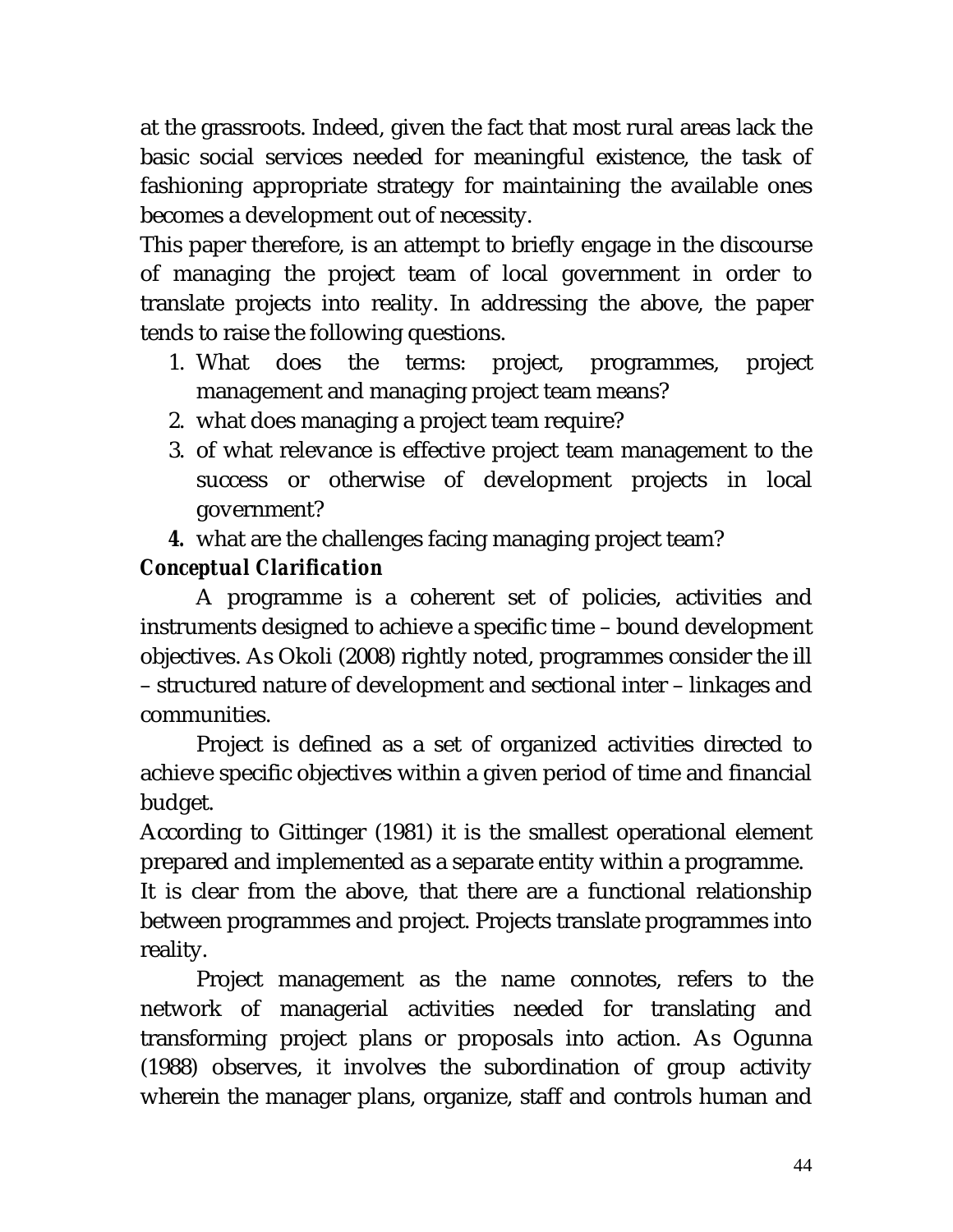material resources to achieve an organization. Project management is a complex series of administrative action, which involves project initiation, financing, execution, supervision and evaluation, aimed at completing a project at an acceptable time and according to specification and with minimal cost.

Managing a project team is a concept encompassing a gamut of activities and processes, which are handled by a team or a group to ensure the success of a project. It covers all activities from the conceptualization, planning to organizing, reporting, and controlling through implementation to appraisal or evaluation of the project. Effective a project team management involves getting the members of the team involved in and committed to all the stages in the project execution

### **What is required in Managing a Project Team?**

Effective and satisfactory execution of projects will lead cumulatively to the attainment of the overall goal of the development programme of the local government, which is reducing rural – urban migration by improving the living standard of its rural population. When the living standard of the people is substantially improved through the activities of the local government projects, there will be no compelling reason for the able bodied members of the local government to migrate to urban centers, thereby compounding urban problems.

We can therefore state unequivocally that well – articulated, well – managed and well- executed projects are the oil that lubricate the wheel of development programmes.

Given the centrality of projects in the development process, the conceptualization, packaging and management become a veritable and tasking enterprise, requiring and commanding a lot of expertise, skills and techniques. Managing a project team therefore, requires, involving project management team at the conceptualization/planning stage. Their contributions are needed during the "project start-up meeting" where the aims, objectives and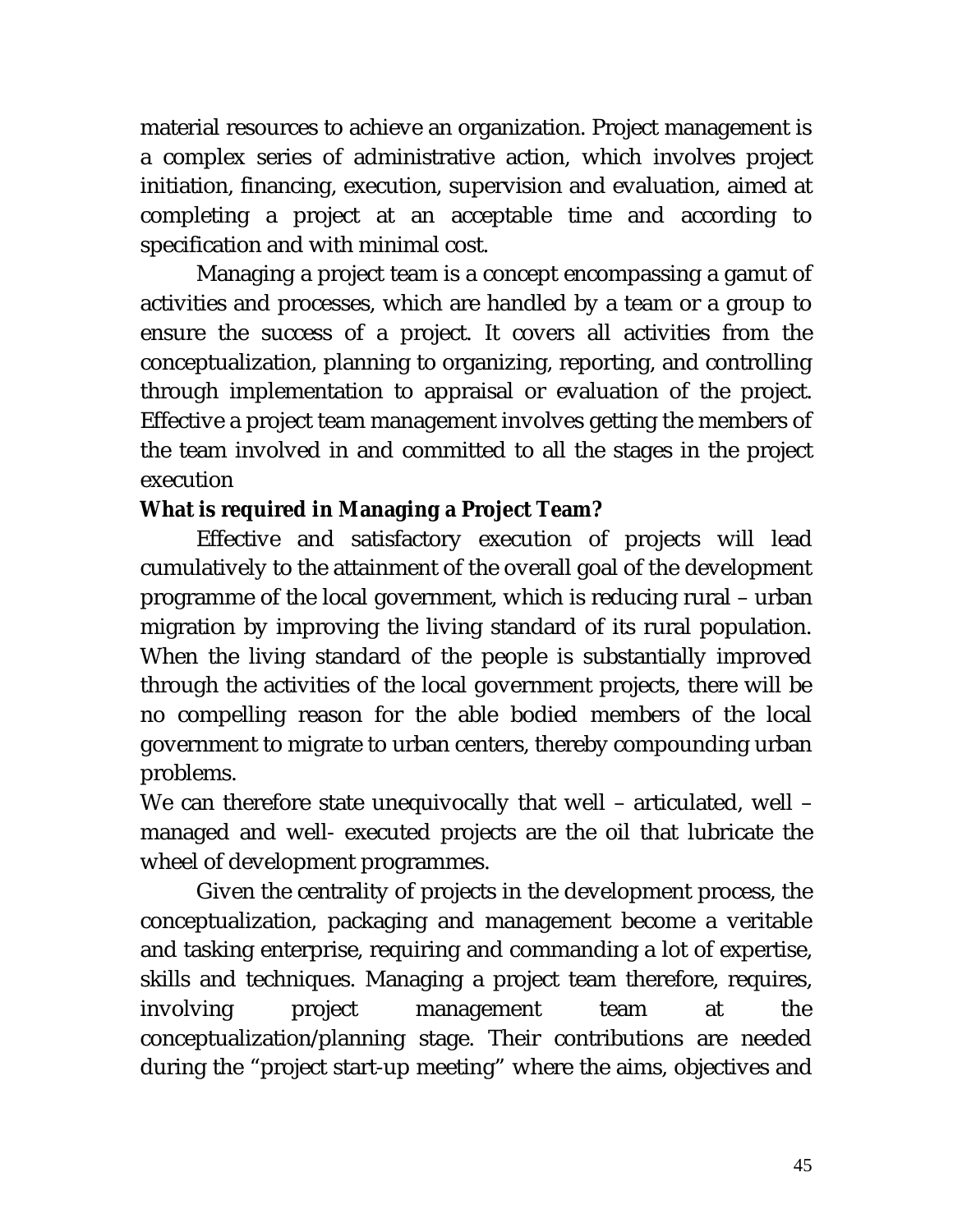scope of the project are discussed. At this definition stage, team members are properly briefed on the tasks and work involved.

It requires the establishment of breakdown structure team. The breakdown structure team members should review each task in detail and report on the feasibility, risks resources and time frame to the project manager.

Managing a project requires pooling of resources, not just money and other materials, but more importantly, of requisite human resources to manage them effectively and efficiently.

It requires other series of activities which include the following

- a. Identification of project activities and determination of programmes specifications in terms of time, cost and quality standards.
- b. Allocation of task and responsibilities to the group members.
- c. Monitoring of performance, and progress review of achievement of targeted goals.
- d. Adjustment of specified standards in line with reality.
- e. Project completion and disbandment of project execution group.

In the final analysis for the managing project team to be considered successful, the criterion of time, efficiency, effectiveness and quality service delivery among others are to be satisfied. This fact, is important because some public officials are in the habit of stage-managing the commissioning of project whenever the Head of State or Governors are visiting their areas of jurisdiction for impressionistic purposes. This usually happens when in the name of meeting the deadline for completion and commissioning of projects, they over – look performance and execution standards or specification and settle for completion.

## *Why Managing Project Team is Necessary.*

A well – articulated, well – integrated and well – executed projects are the oil that lubricates the wheel of development programmes. Given the centrality of projects in the development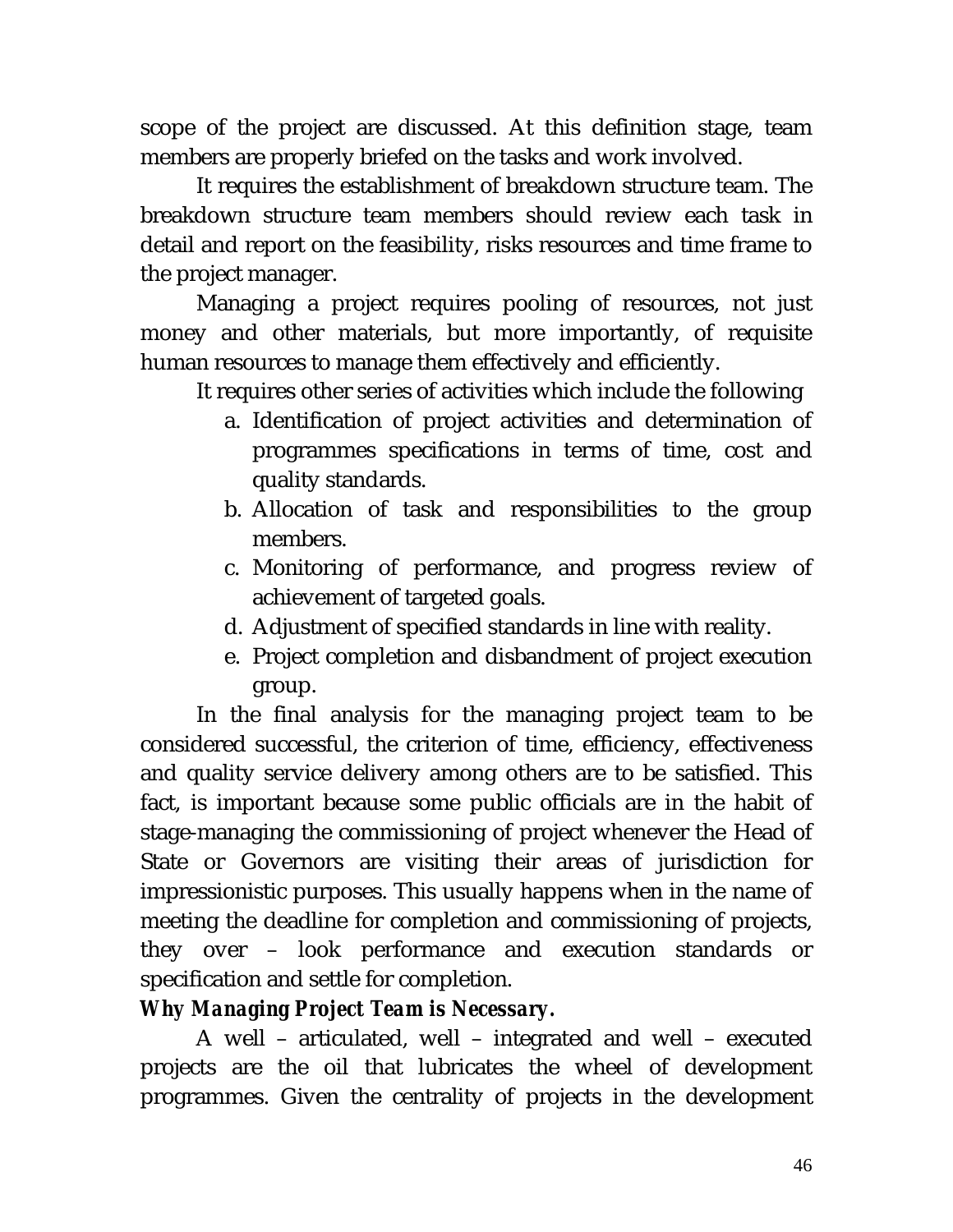process, the idea of managing project team becomes a development out of necessity. The following accounts for its necessity.

#### *Avoiding unnecessary bureaucratization*

Opinion analysts and scholars like Levine (1988), Okoye (1997) Ogunna (1986) Ukwu (1984) among others are of the opinion that project teams are inaugurated in order to avoid unnecessary bureaucratization prevalent in our ministries. In line with the above views, Ugwu (2008) argues that project teams are inaugurated because "formal and normal ministries or government departmental structures are usually too rigid, conservative, unduly bureaucratic and legalistic to make for speedy dispensation of problems requiring urgent attention". In a similar observation, scholars like Okeke (2001) Obasi (1998), Viswasam (1978) among others in their individual observations noted that project managing teams are planning and implementation structures enabling organizations to coordinate and direct their resources and skills better, managing with greater dispatch and ease and tackling problems arising during the execution of any project.

### *The need for quick results.*

The relevance of managing project teams has long been underscored by social analysts and government related agencies and commission. This was instrumental to setting up of Udoji public service review commission of 1974, which strongly advocated the use of managing project team management technique, as one of the essential mechanism of achieving quick results, in execution of development programmes of government.

## *Technicality of some projects.*

Another justification for institution of managing project team is because of technicality of projects. Most projects are technically loaded requiring and commanding a lot of expertise, skills and techniques that leaving it to all Dick and Harry will be counter productive. The functions of managing project teams are as diverse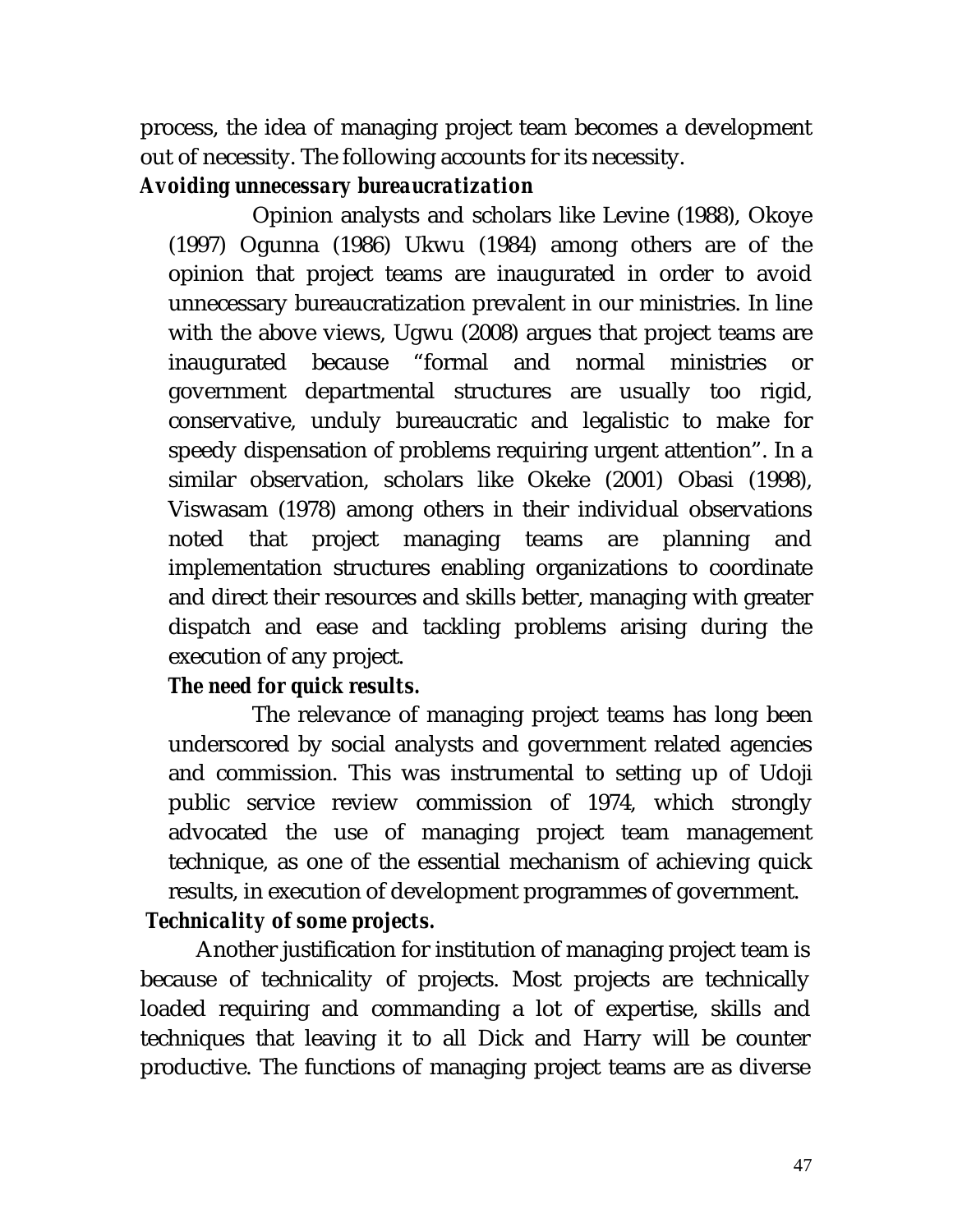as there are different types of projects, and their peculiar environmental dynamics.

#### *Application of cost – Benefit Analysis.*

Rational application of knowledge of cost – benefit analysis accounts for the establishment of project managing team. Most members of the team are experts and professionals in their various fields. They, more often than not apply cost- benefit analysis strategy in the management of projects in the local government. As the name connotes, cost-benefit analysis involves the identification and quantification in Naira of the benefits and the costs involved in a proposed action, and then choosing the alternative project whose benefits are greater than the cost involved. The cost-benefit approach helps in assessing the desirability of projects in the public as opposed to the private sector; identification of costs and benefits; measurement of costs and benefits; measures the effect of time in investment appraisal and presentation of results – the investment criterion. The technique provides better and rational decision – making device to the problem of resources allocation in the management of local government projects. Cost –benefit analysis will help to determine if a project will continue to be executed, maintain or whether it should be stopped automatically.

#### **Heavy reliance on management by objectives.**

Another relevance of managing project team is their heavy reliance in management by objectives. Management by objective according to Ejiofor (1980) is a system of management, which aims at improving the performance of an organization by motivating, assessing and training its employees through integrating their personal goals with the objectives of their organization. It is a management strategy whereby superior and subordinate managers of an organization agree on its broad goals, translate these goals into a chain of specific short-term goals. The heavy reliance of project managing team on management by objectives is developmentally significant as it will help define an individual's major areas of responsibility in an organization in terms of result expected and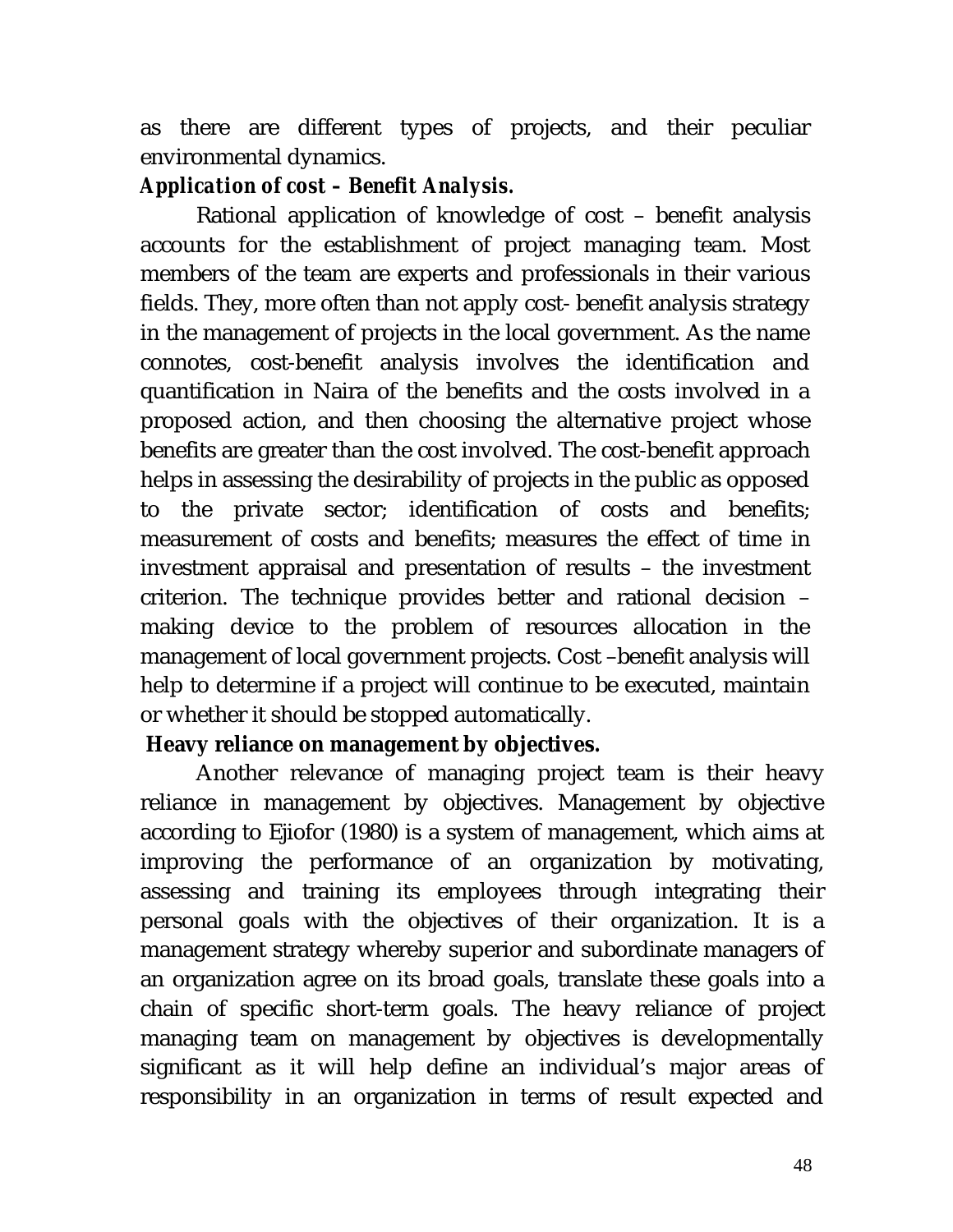continually review the accomplishment of such subordinate; use goal accomplishment as the sole basis of assessing and rewarding the subordinate; improve employee motivation; improve communication between managers and subordinates; judge employees on the basis of clearly stated objectives etc.

# **Challenges Facing Managing Project Team Lack of Adequate Information**

One of the major challenges facing managing project team is lack of adequate information. As Amujiri (2004) rightly noted, successful managing project team requires a great deal of accurate and relevant information. The level of rationality of a project depends on the amount of relevant and accurate information available. The success in the execution of projects equally depends on availability of adequate information. One of the most important causes of faulty management and consequent failure of project is inadequate and inaccurate information. Project managers in the local government should keep in their store accurate records of the various aspects of its operations and relevant information about their socio-economic, geo-political and cultural environment of its area before a project is sited in such area. This will help in proper management of such project

### **Inadequate Finance**

Another big challenge confronting managing project team is lack of adequate finance to execute identified projects. Local government project team managers lack adequate finance. This is because local governments lack solid financial base to manage effectively their projects. As Ogunna (1998) noted, revenue collection is uncertain and haphazard in most local governments. The experience is that only those whose collection are more or less automatic, i.e. those whose payers have a strong incentive to pay or are otherwise obliged to pay, get collected anywhere near the estimate. Besides that, most rural areas are in deplorable state of poverty with the result that there is absence of reasonable tenements worthy of valuation and rating. Some internal revenue sources of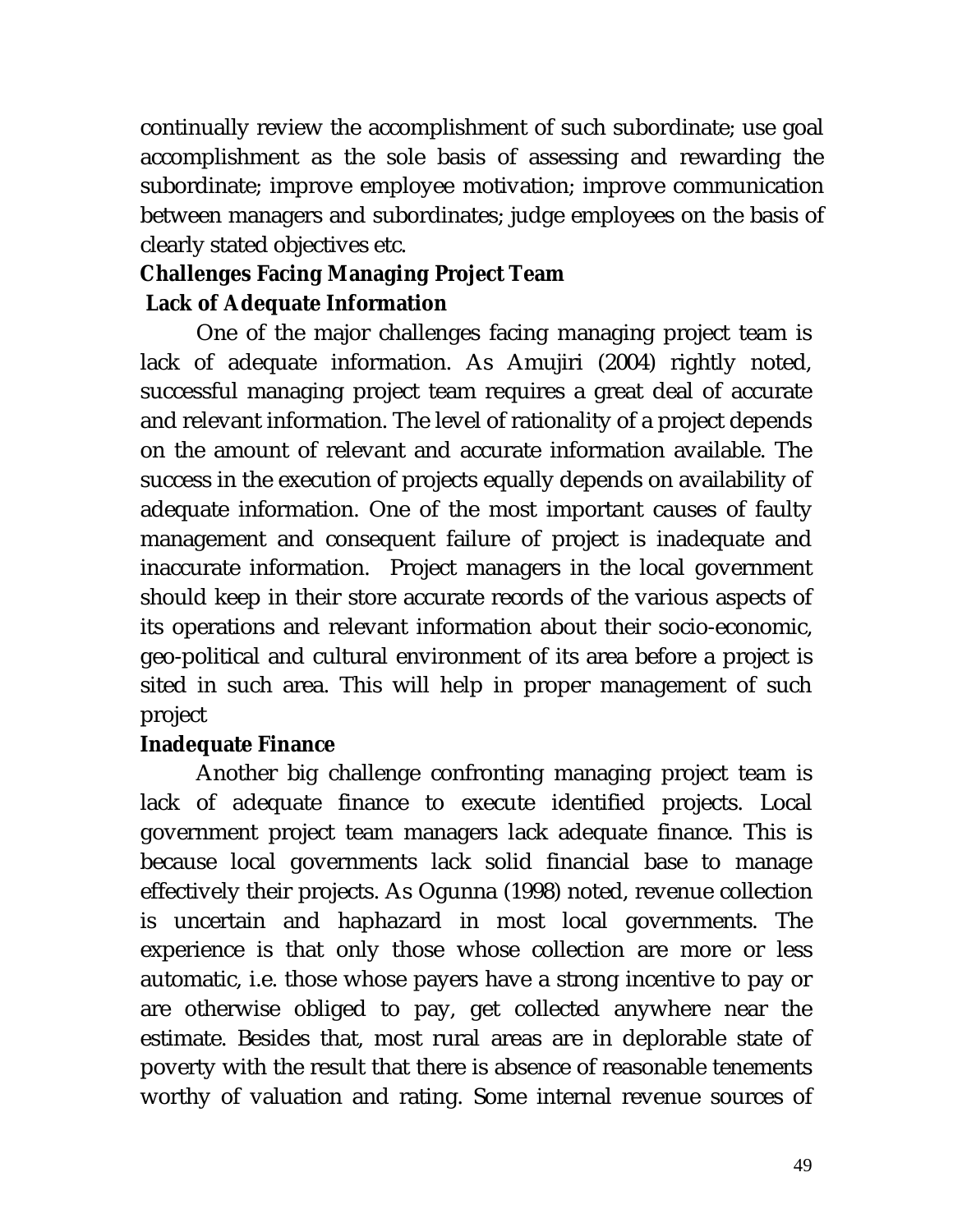local governments are generally poor, inelastic and difficult to collect. Sometimes the expenditure to be incurred in collecting revenue from a particular revenue source would far exceed the expected proceeds from that revenue source. Besides that there is high incidence of corruption, fraud and embezzlement among revenue officials. The level of rate evasion is notoriously high. All these have resulted in poor finance and have consequently affected adversely the managing project in local governments.

#### **The Ad-hoc nature of the team**

Ugwu (2008) observes that the ad-hoc nature of the operations of managing project teams constitutes its own challenges and problems. Since the project team disbanded immediately after the execution of the development scheme, the other important stages in project cycle delivery, as operation, maintenance and post – project impact evaluation procedures are quickly abandoned and neglected. The obvious consequence of it is that local government is full of abandoned projects, and those not abandoned lacks adequate maintenance.

### **Absence of full community involvement**

One of the cardinal objectives of creating local government is to serve the interest of local communities and siting of project in their areas is a practical demonstration technique employed to serve their interests. It, therefore, follows that local communities should be involved in management of projects located in their communities. But regrettably, aloofness and communication gap exist between the inhabitants and project management team in local governments.

 In fact, in Nigerian local government development programmes execution, it has been noted that the project team ignores or downplays the participation of the local people (the main beneficiaries of the project) in the planning and implementation process. This grass-root alienation in project affair is caused occasionally by the managing team, not wanting the rural populace to know the project capital outlay. With this financial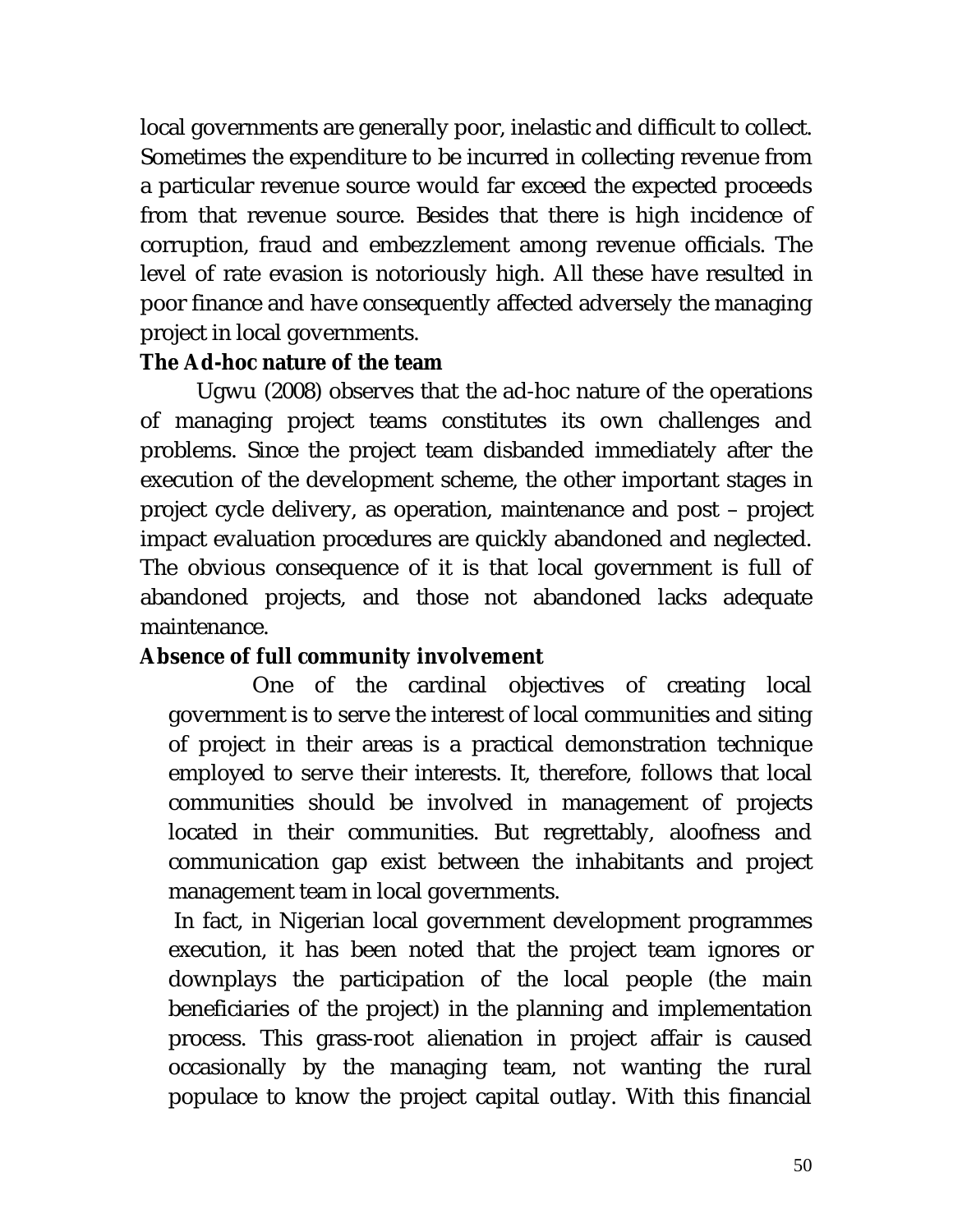ignorance of the beneficiaries, Ugwu (2008) asserted, shoddy jobs are quickly packaged and delivered, with a lot of money saved by the managing. Sometimes, projects, sited in a particular locality are at variance with the priorities of the people as they are not involved and this result in vandalization. Once the community is not involved, they will contribute directly or indirectly to the failure of such project but if they are fully involved, they will see it as their duty to bring about the success of such project

### *Contractors' influence*

Another big challenge facing managing project team is contractors' influence. It has been observed that, in cases where contractors are assigned projects with an attached government appointed monitoring team, such contractors always overwhelm the monitoring team, making it ineffective. Such influence or domination hinders adversely managing project team into not monitoring project effectively.

### **Adoption of Advanced Techniques.**

One of the major problems facing managing project team in Nigeria is the "Wholesale importation" of technique used by developed countries. Ogunna (1991) gave the following reasons why projects fail in Nigeria. The paucity of resources directly related to Nigerian situation and environment

- a. A heavy reliance on the so-called foreign experts and
- b. Failure to involve the grassroots people in planning and managing the project affecting them.

### **Lack of culture of continuity and interference**

We do not have culture of administrative continuity in Nigeria. We have constant change of administration in our political system. Each administration will like to initiate its own project instead of completing the existing ones. In a bid to have a project of their own, it has become the norm of most administrations not to spend meaningfully in managing project it inherited. In fact, most administration in Nigeria particularly in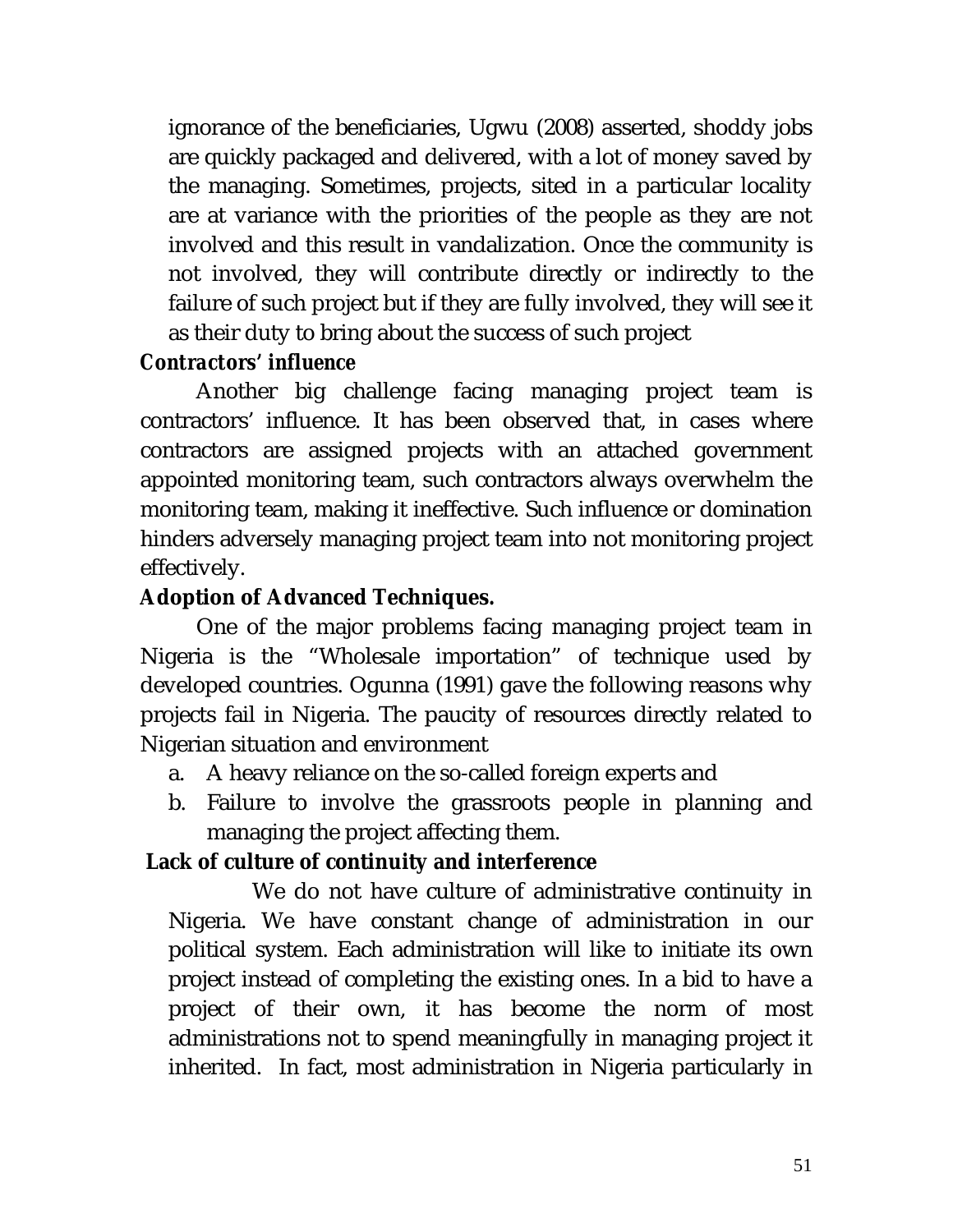local government system likes the projects of their predecessor to collapse so that the incumbent can use it as a campaign strategy.

## **Lack of appropriate utilization of programmes evaluation and review technique (PERT)**

Another big challenge facing project management team in our local government system in Nigeria today is lack of appropriate utilization of programme evaluation and review technique (PERT). This was originally developed in the late 1950s as a planning and schedule technique but has today been expanded to be involved in project management, especially at local government level. The procedure starts with a clear statement of the objective of the project then a list of all activities or events required in completing the project. This will help to know whether the project meets the original specification. With PERT, progress is constantly being reviewed with a view to introducing a more functioning and rewarding technique.

## **Human factors**

Managing project team is not done by gods or angels but human beings. Thus, they are often influenced by their own values, likes, prejudices, attitudes and norms. These situations results in those, involved in managing a project responding to their own personal value and attitudes. Sometimes, when available data and din formation show clearly the best and appropriate way to manage a project, the project management team disregards this and makes the choice based on their personal values and preferences.

## **What should be Done**

## **Establishment of permanent managing project team**

 Local government should strive towards an establishment of permanent managing team members. The present ad-hoc status of managing project team does not guarantee job satisfaction among members.

## **Adequate funding**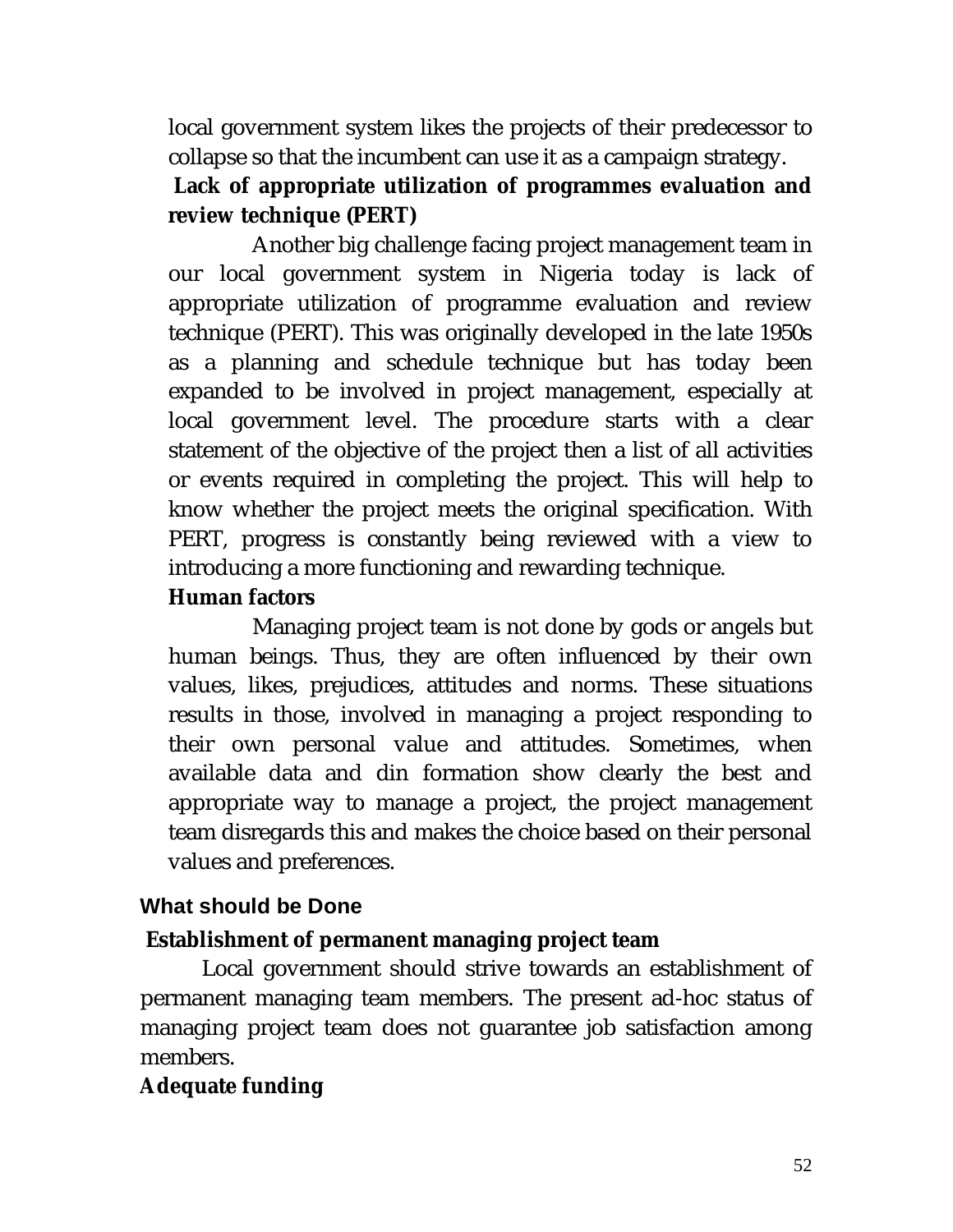There is need for provision of adequate fund. No project can be well managed without fund. Finance is the "life – wire" of every project. It determines the success or failure of any project. Fund is needed for proper supervision of projects especially those located in rural areas. Once it is not properly supervised, the contractor involved will do a shoddy job.

### **Getting the major beneficiary involved***.*

There is the need to involve fully the people at the grassroots. The people at the grassroots should be allowed to contribute significantly in determining their needs and identifying their problems on which projects would be executed in their area.

### **Information data bank**

One of the major challenges facing managing project team in local government is that those responsible do not always possess adequate knowledge of the total environment in which their local government operates. A good grasp of the totality of the environment of the local government area by project officers is an indispensable requirement of not only citing of a project but also in its execution and management.

## **Minimization of anti- developmental Behavioural Mannerism.**

There is need to resist such anti – developmental behavioural tendencies like criminal disservice and institutionalized stealing; inflation of contracts, mismanagement of project funds; politicization of projects; wrong sitting of projects, due to sectionalism; inter and intra- community conflict; vandalisation; bribery and corruption among others.

### **Conclusion**

One of the major problems confronting local governments in Nigeria is how execute projects successfully. In fact, the high incidence of uncompleted or abandoned projects, the frequency of collapse or breakdown of projects shortly after commissioning due to shoddy execution has assumed an alarming proportion and a disturbing dimension to attract the attention of every meaningful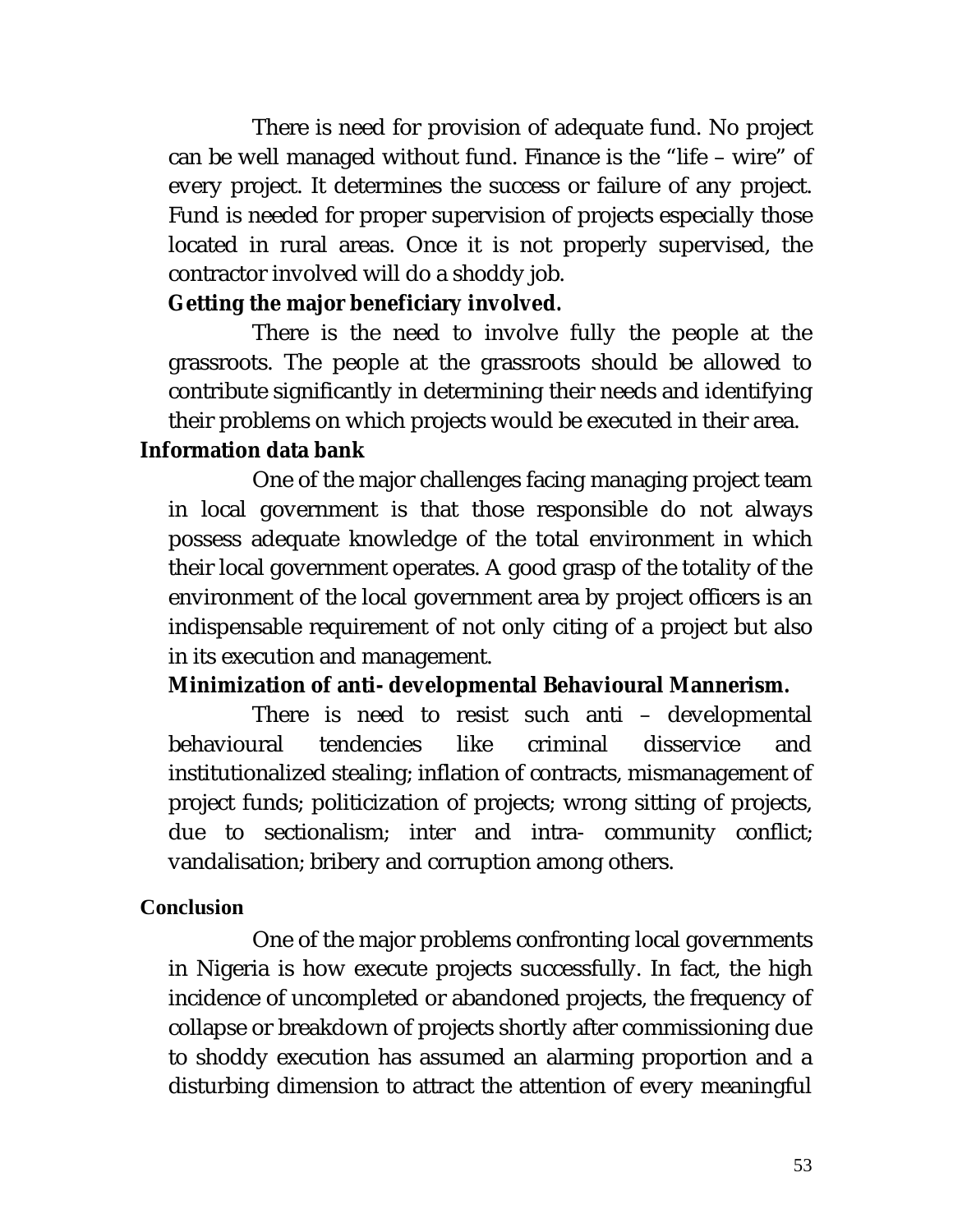Nigerian. This necessitated the establishment of managing project team in our local governments in Nigeria

In conclusion, we note that why many projects fail to achieve its objectives in most of our local governments is a reflection of the inappropriate strategy adopted by managing project team. This anomalous situation occurs, because there is no organized pressure from the intended beneficiaries – the poor and the programmes are administered by distant people on the uncoordinated rural poor, who are not empowered to demand the benefits of the programme as part of their minimum social and economic right.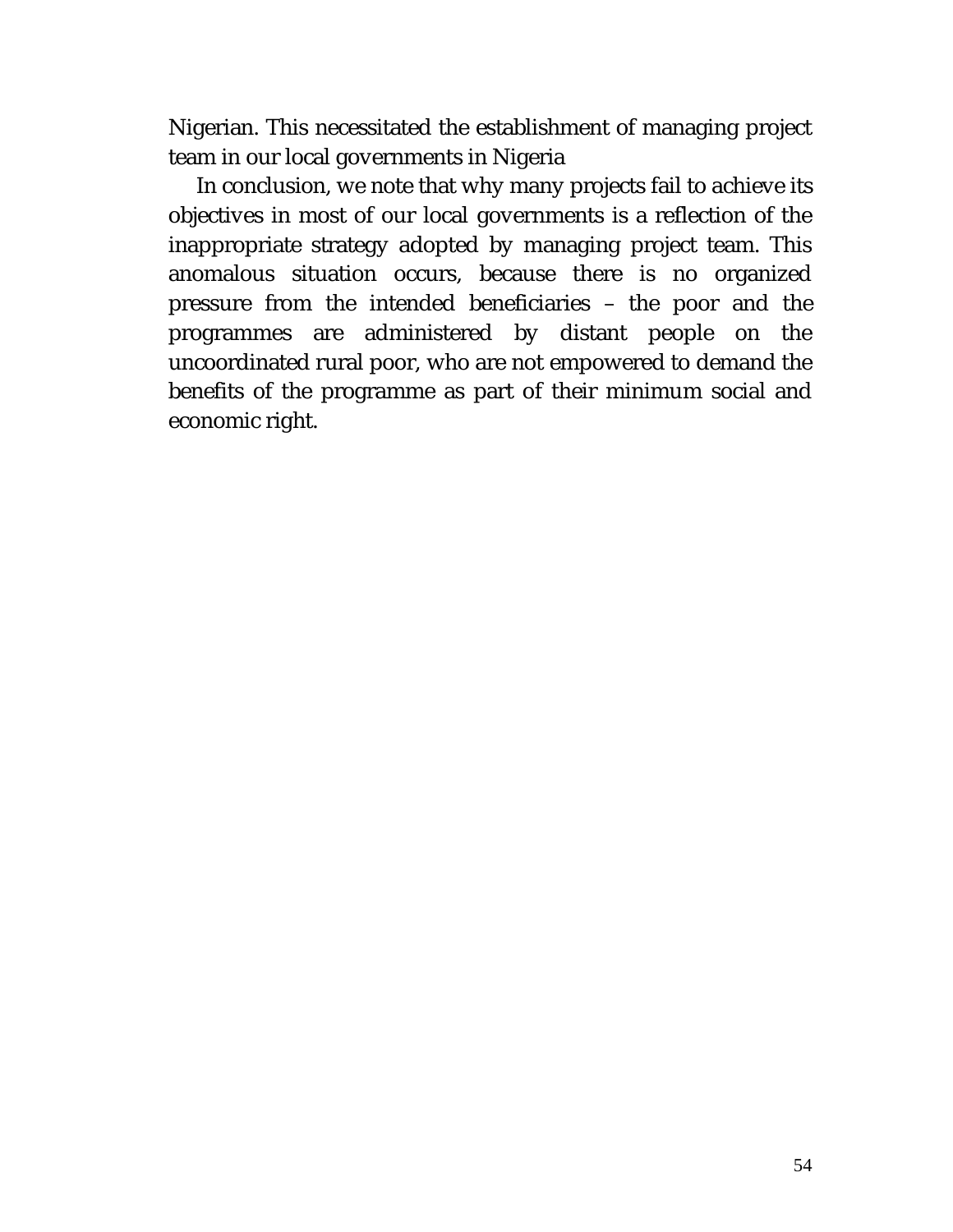#### **Reference**

Amujiri, B.A (2004). project management at the local Government level. *Current issues and trends in IJOSH 4* volume 3, No. 1. pp 115-120.

Akpan N.U (1982). *Public Administration in Nigeria*. Lagos: Longmans Ltd.

Alcouk, P (1997). *Understanding poverty*. London: Mac-Milan

Ajakaiye D.O. & Adeyeye (2001). The Nature of poverty in Nigeria. NISER Monography series No.13 (pp.88-92).

Drucker P (1967). *The Effective Executive.* New York: Harper & Row Publications.

Egonmwan, J.A (1991). *Public Policy Analysis, concepts and applications*. Benin City: S.M.O Aka and Brothers

Ejiofor, P.C (1980). *The Objectives of Management by* O*bjectives* Enugu SNAPP Publishers

- Obasi I.N (1983). Modern Management Techniques: A critical ppraisal. AN unpublished Seminar paper. Pub. Admin Dept., UNN. 23rd July.
- Okoli, F.C & Nwankwor, B.C (1988). Management of foreign Aided Programmes at the local government Level. An unpublished seminar paper. Pub. Admin. Dept., UNN. 23rd July.

Okoli, F.C (2008).Managing Project Team. an unpublished seminar paper.

Ogunna, A.E.C (1986) "Policy planning in local government" being a paper Presented at a seminar for sole administrators in Imo State.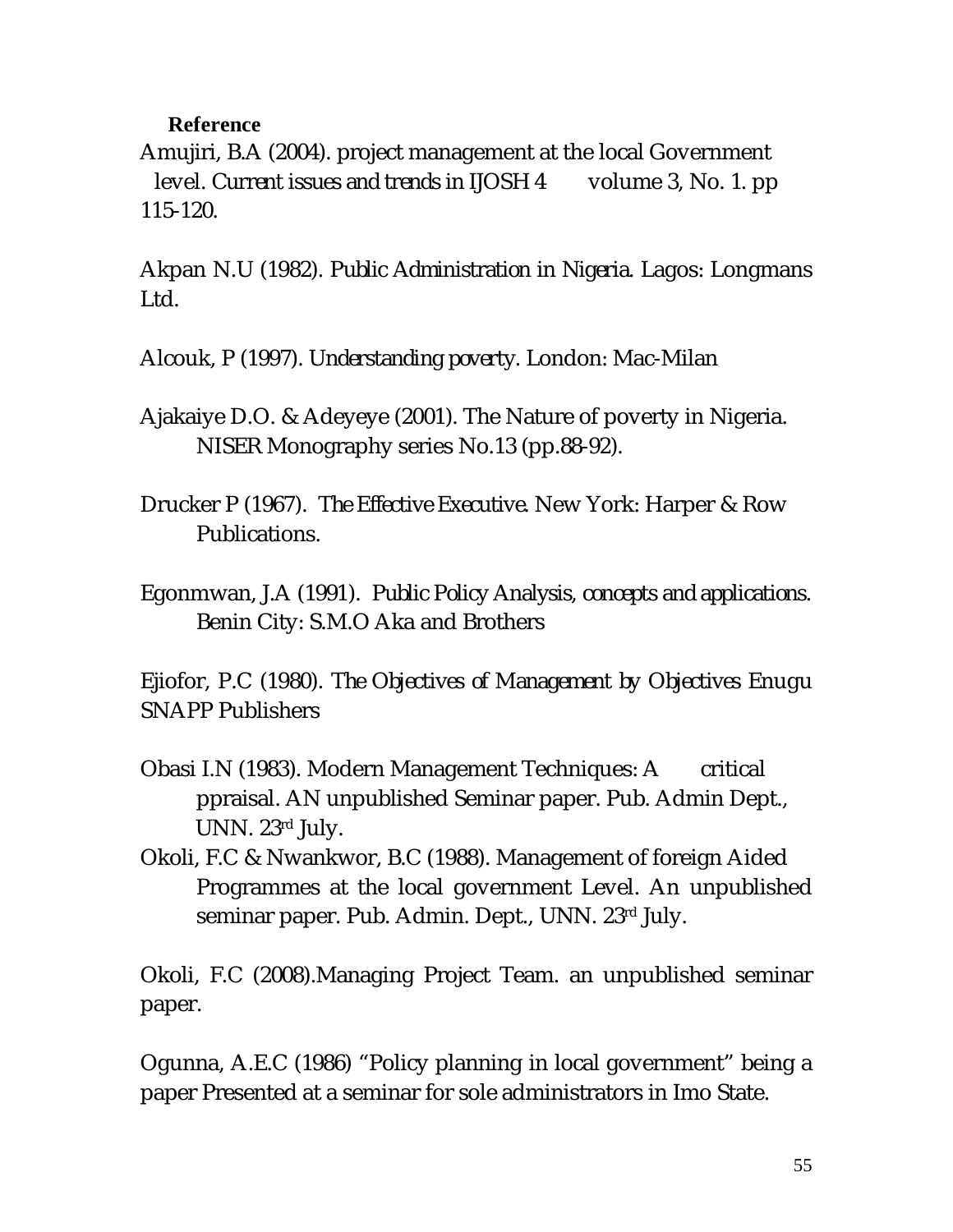Okoye J.C (1997) *Modern Management Techniques and Development Administration*, Onitsha Aboot Books Ltd.

Obasi, I. N and Nuhu O.Y (1998) (eds) *Local Government Policy making* 

 *and execution in Nigeria*. Ibadan Sam Bookman Publishers.

Onah F.O (2007) *Managing Public programmes and projects*, Nsukka, Great

A.P publishers Ltd.

Levine A. (1988). Computers in project management. In O. David H. King (eds) *Project Management Handbook*, 2nd edition, new York Vink Nostrend.

Obasi, I.N and Ofuebe, C (1997) Project Proposal and management at Local Government level, being an unpublished seminar paper

Ugwu C.E (2008). Managing project Team, being an unpublished seminar paper.

Tropamn, J. (2005). *Evaluation. Tactic and Techniques of Community Intervention*, 5th Ed. Illinois Peacock Publishers Inc.

Turban E and Meredith, J.R. (1991). *Fundamentals of Management Science* 5 edition, USA, Richard D Irewin Inc.

- Mories, J.R (1982) *Managing Induced Rural Development,* Indian International Development institute.
- Ukwu, I U. (1984) *Managing Government Business* Enugu Government Printer.